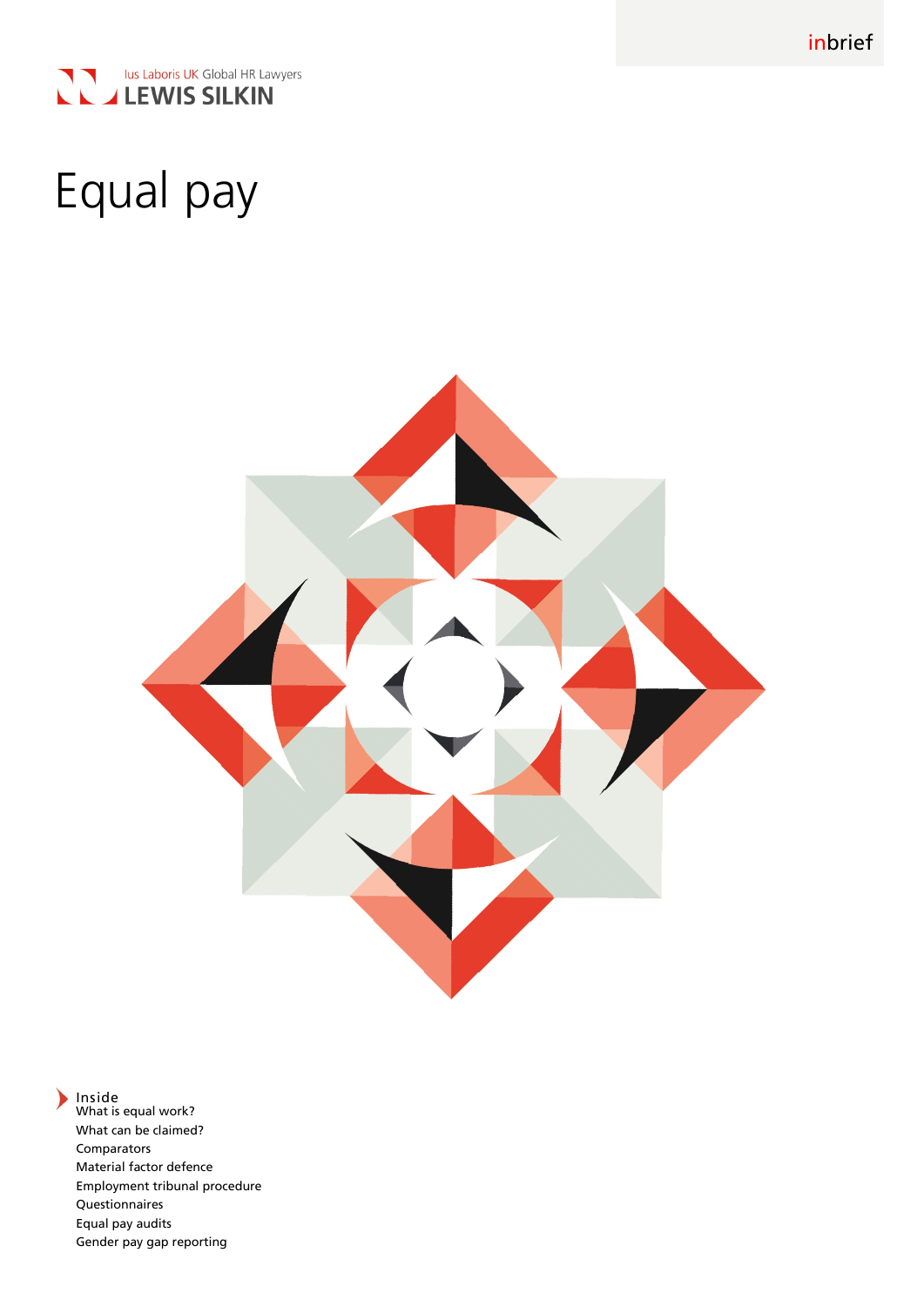

## **Introduction**

Equal pay law first developed in the UK in the 1970s after a campaign by trade unions and women's groups. It is now a basic principle of European law that men and women who do equal work should receive equal pay. This principle is implemented in the UK today through the Equality Act 2010.

This inbrief provides a general summary of the main features of equal pay law and highlights some practical issues for employers.

We refer in this inbrief to a woman bringing an equal pay claim by comparing herself with a male colleague, but the principles apply equally in reverse – a man can also bring an equal pay claim based on a comparison with a female colleague.

The Equality Act 2010 now refers to equal pay as "equality of terms", but everyone still tends to refer to it as equal pay.

## Equal pay or sex discrimination?

Equal pay law is essentially a type of sex discrimination law. It can sometimes be difficult to determine which law applies to a particular set of facts.

Equal pay law covers pay or other terms that are regulated by a contract of employment. For example, matters such as basic pay, automatic pay progression, sick pay, hours of work, performance-related pay and holiday pay would all tend to be contained in a contract, and so fall within equal pay law.

Sex discrimination law covers matters which are not included in the contract. For example, issues such as the terms of a job offer, promotions, discretionary pay rises and discretionary bonuses.

## What is equal work?

A woman performing "equal work" to a man is entitled to equal pay.

There are three situations where employees could be performing "equal work". They are:

- > **Where a man and a woman are doing "like work".** This means that they are carrying out jobs that are the same or broadly similar, and any differences are not of practical importance. An example of broadly similar work might be male and female shop assistants working in different sections of the same department store.
- > **Where a man and a woman are doing "work rated as equivalent"**. Work will be rated as equivalent if the employer has carried out and implemented a job evaluation study, and this places the jobs of the man and the woman at the same grade or rating. Job evaluation studies are most common in the public sector, but increasing numbers of private employers are carrying them out.
- > **Where a man and a woman are doing "work of equal value"**. This means that the work is not essentially the same job, but it has the same demands in terms of factors such as effort, skill and decision making. Examples of jobs that could be of equal value might include a cook and a joiner, or

a packer and a labourer.

The concept of "equal work" is not related to individual performance in a role, but rather the demands of that role.

## What can be claimed?

If a claim for equal pay is successful, the woman's contract is treated as if it had always contained the same pay or other relevant term as the man's contract. A woman can claim up to six years' worth of compensation, going back from the date when her claim was issued.

Each term of the contract is considered separately and contractual benefits are not generally assessed as a whole package. If the terms of a man's and a woman's contract are broadly worth the same, but there are differences in relation to some terms (for example, bonus provisions), the woman may be able to bring an equal pay claim in relation to those of her terms which are less favourable than those in the man's contract.

## Comparators

A woman bringing an equal pay claim must be able to compare her terms with those of a man. This man is known as a "comparator".

Unlike other types of discrimination, a woman cannot compare herself with a hypothetical comparator. She must compare herself with a real employee of the opposite sex who works or worked for the same employer in the "same employment".

This covers employees who work at the same place of work. This does not mean that the comparator must necessarily work in the same department or building as the woman. A single place of work can include a complex, campus or group of buildings which are treated as a whole.

A woman can rely on a comparator working at a *different* place of work only if common terms apply at both. The terms do not have to be completely identical, but must be broadly similar. An example might be where terms for two locations are set under the same collective agreement, such as in two factories that form part of the same company.

In rare circumstances, a woman can bring a claim based upon a comparator working for a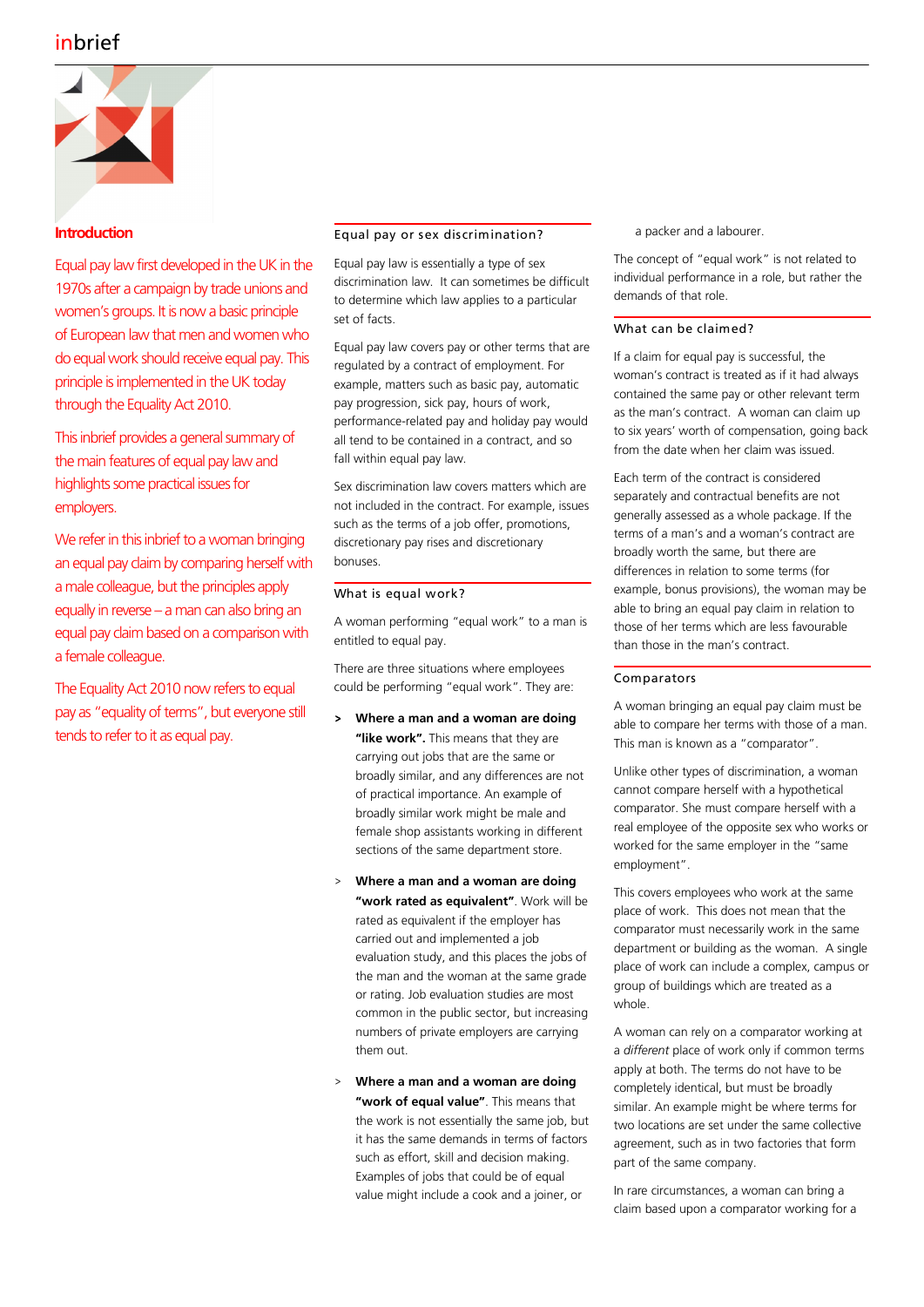

different employer. This can only be done where the terms and conditions are attributable to a single source. There must be a single body which is responsible for the unequal terms and which has the ability to restore equal treatment. To date, these sorts of claims have been confined to the public sector. An example might be a woman employed by an NHS hospital comparing herself with a male comparator employed by a different NHS hospital, where the Department of Health set the terms of employment for all NHS staff.

A woman can use a comparator who was employed in the past (a predecessor) but cannot compare herself with someone who is employed after her (a successor).

Under the Equality Act, if a woman cannot find an actual comparator, she can bring a sex discrimination claim instead. However, this applies to claims about *pay only*, not other contractual terms.

## Material factor defence

In some circumstances, an employer can lawfully give a man better pay or other contractual terms than a woman who is performing equal work.

An employer can defend an equal pay claim if it can prove that the difference is due to a "material factor" other than sex. Essentially, this defence means an employer must show that the man has better terms for a particular reason which has nothing to do with the fact that the claimant is a woman and the comparator a man.

In most cases, the employer does not need to show that it has a "good" reason - simply that it is genuine, material and relevant to the job in question. An employer can also rely on more than one factor. Examples of material factors include market forces, geographical location, mistake or flexibility. Circumstances vary from employer to employer – what might be a material factor for one employer may not be for another, and factors which have succeeded in some cases have failed in others.

However, if the material factor itself has a discriminatory effect, there is a further hurdle that an employer must get over if it is to establish the defence. The employer must show that the material factor is objectively justified. This means that there must be a legitimate aim underlying the reason and it must be a proportionate way of meeting this aim.

There are various situations in which an employer's reasons for differences in pay might have an effect which discriminates against women. For example, an employer may argue that it needs to provide a bonus to those in a particular job because it involves working antisocial hours. However, this may disadvantage women because, due to child care responsibilities, they would be disproportionately unable to work those hours and receive that bonus. This can also arise where an employer relies on market forces to set pay for different jobs, but this is based on historic discrimination about low-paid "women's work" as compared to "men's work".

Where an employer wishes to give different pay rates or other terms for similar jobs, it is important to check that this will not disproportionately disadvantage either women or men.

Problems can also arise where two companies merge, but pay rates between the two workforces are different. It may not be permissible to reduce terms after a TUPE transfer, but this could leave women and men with different pay or benefits for doing the same job. Various cases have established that this can be a material factor defence to an equal pay claim. However, if practical and commercially viable, the simplest solution may be to harmonise pay and terms at the higher of the comparable rates.

#### Maternity leave

A woman on maternity leave is in a special position which cannot be compared to that of a man and she cannot claim the same pay as a man at work. The reverse also applies, and a man cannot claim equal pay based upon a woman's more favourable terms enjoyed as a result of maternity leave.

Instead, there is special protection under the Equality Act for women on maternity leave. There is a right to pay rises which take place while a woman is on maternity leave. There is also a pro rata entitlement to any bonuses paid while a woman is on maternity leave, based on her time at work during the assessment period and her two weeks of compulsory maternity leave. Employers cannot use the material factor defence to defend against a claim in respect of these entitlements.

#### Employment tribunal procedure

Equal pay claims are often slow, complex and costly for employers. They tend to involve considerable time and effort from managers and HR advisors in gathering evidence.

Cases in which a woman claims that she does work of equal value to a man are particularly lengthy. These cases involve multiple stages, and will often require the appointment of an independent expert who must determine whether the work of the woman and man is equal in terms of demand, skill and effort.

## Time limits

The normal time limit for bringing an equal pay claim in the employment tribunal is six months after the employment has ended. Where there is a TUPE transfer, the six months for bringing a claim against the old employer will start to run from the date of the transfer.

This time limit will typically start to run from when the employee leaves employment, but it can also begin from the date of a fundamental change in their employment under a new contract.

This six month time limit for bringing a claim in the employment tribunal may be extended if there is an Acas early conciliation process, but otherwise cannot normally be extended. However, employees and workers may also be able to bring a claim for equal pay in the civil courts where the time limit for presenting a claim is six years.

## Questionnaires

Until April 2014, there was a statutory questionnaire procedure that enabled a woman to submit questions to her employer in order to help her decide whether or not she might have an equal pay claim. Although this statutory process has now been abolished, a woman can still ask such questions.

This non-statutory questions and answers